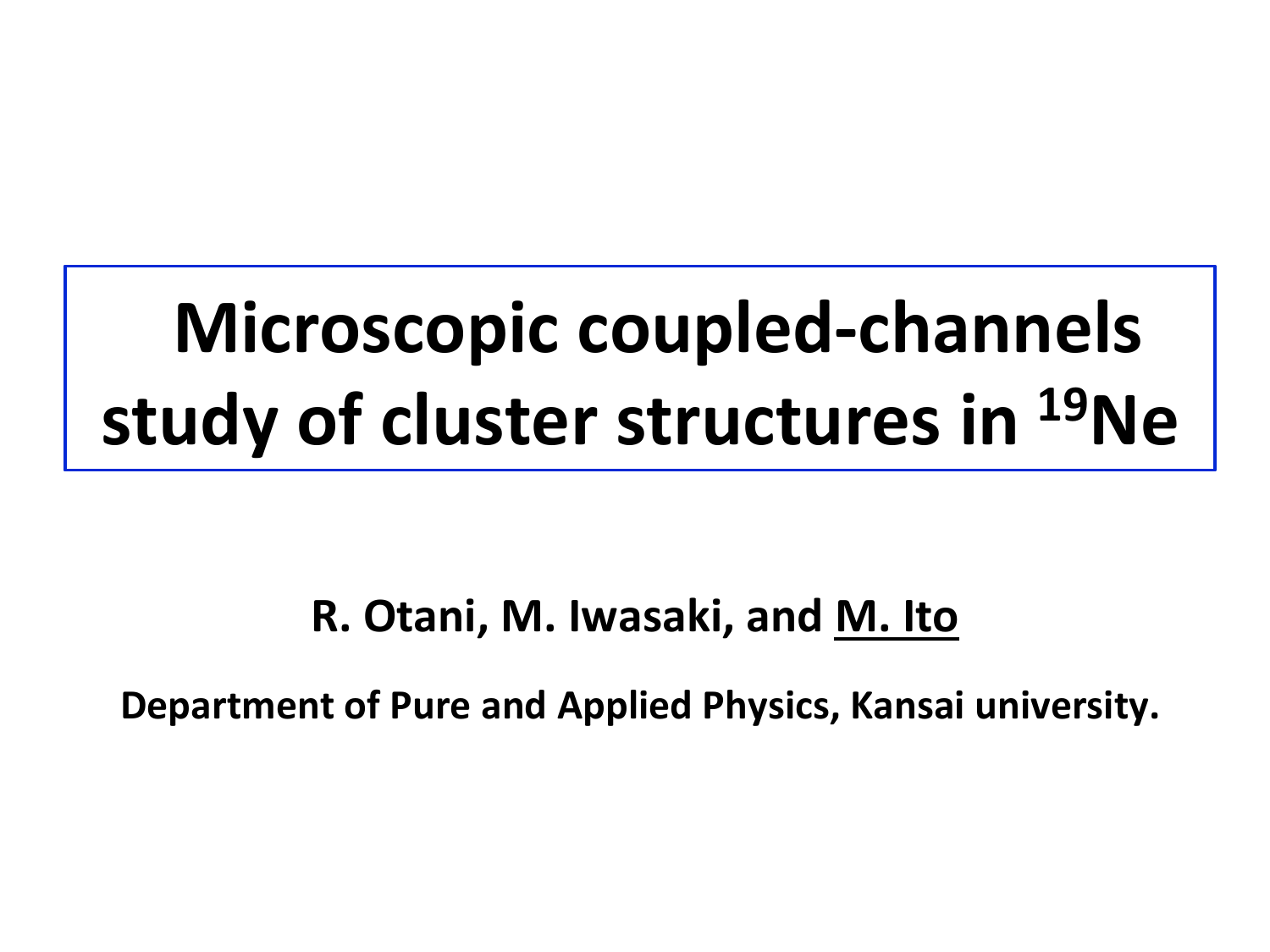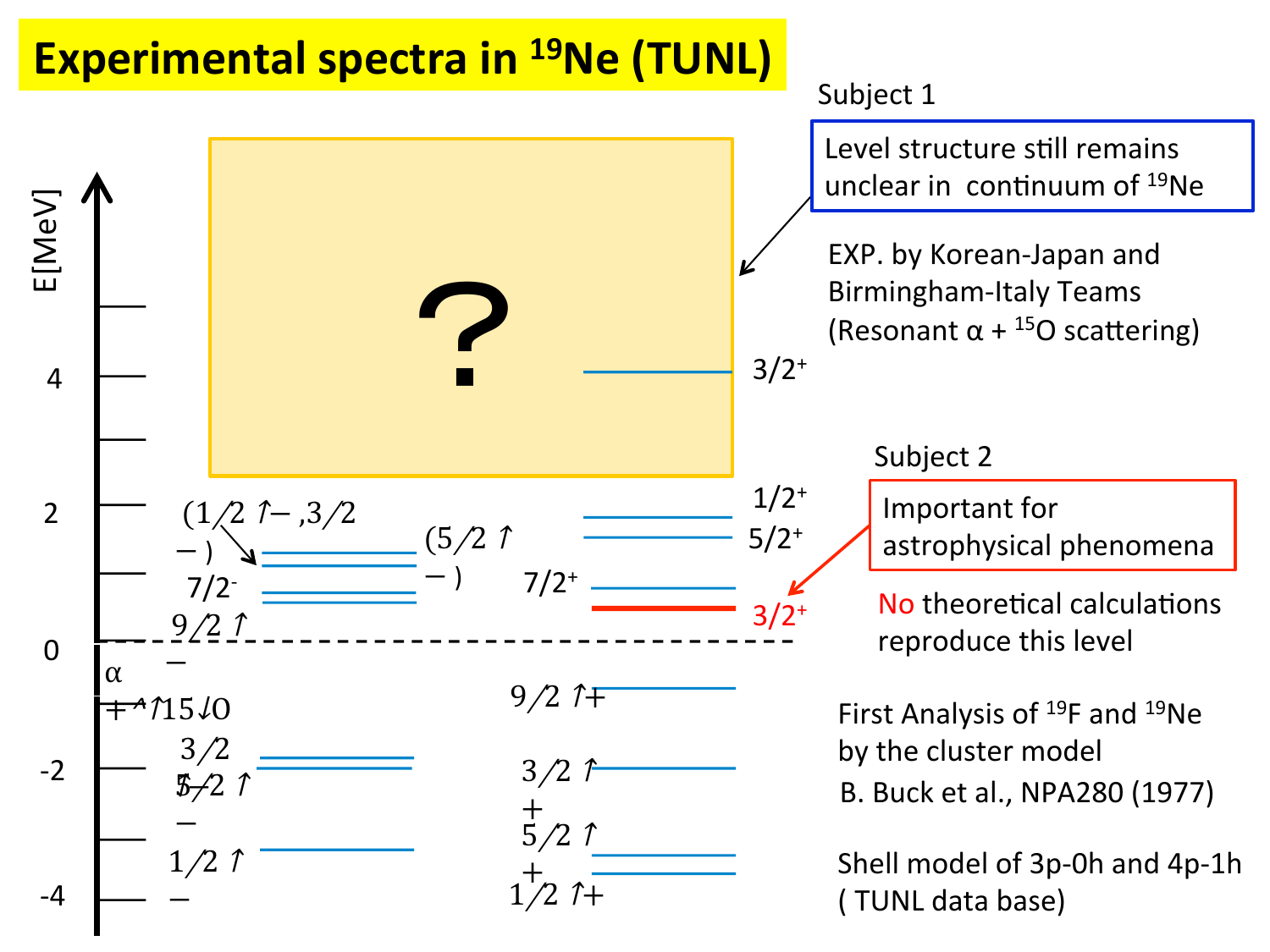1. Microscopic  $(3He+16O) + (\alpha+15O)$  cluster model calculation

- **(1)** We solve the  $(\alpha + 150) + (3$ He+ $160)$  coupled-channels problem on the basis of microscopic cluster model (GCM).
- $(2)$  Energy levels in continuum region are predicted.

2. Analysis by  $(^{3}$ He+ $^{16}$ O) +  $(\alpha + ^{15}O)$  +  $(^{5}$ He+ $^{14}O)$  (extended model space)

We calculate the energy spectra for the  $3/2^+$  states and investigate the coupling effect of the  $5$ He+ $14$ O cluster configuration.

c.f. :  $^{19}F = (3H + ^0/16J0) + (^4He + ^{15}N)$  T. Sakuda and F. Nemoto, PTP62 (1979) 

Absorbing boundary condition (ABC) is introduced to identify resonant states explicitly.

Ref. R. Otani et al., PRC90, 034316 (2014)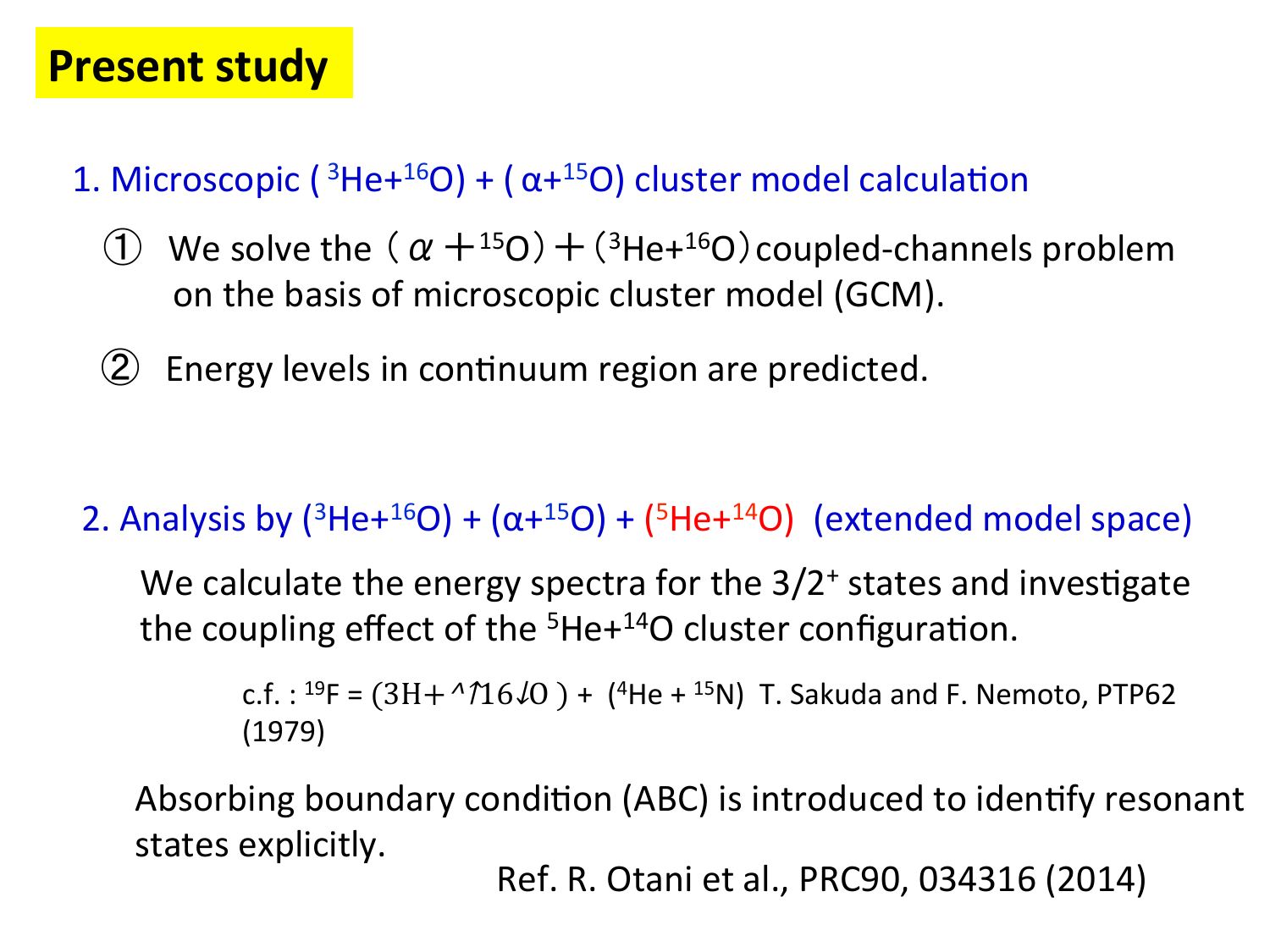

M. Ito and K. Ikeda, ROP77 (2014)

### 3. Eigenvalue problem

Hill-Wheeler equation:  $H\Psi \hat{\eta} = E \Psi \hat{\eta} = \Psi \hat{\eta} = \sum \hat{\eta}$  (S) $\Phi \hat{\eta} = (S) \Phi \hat{\eta}$ S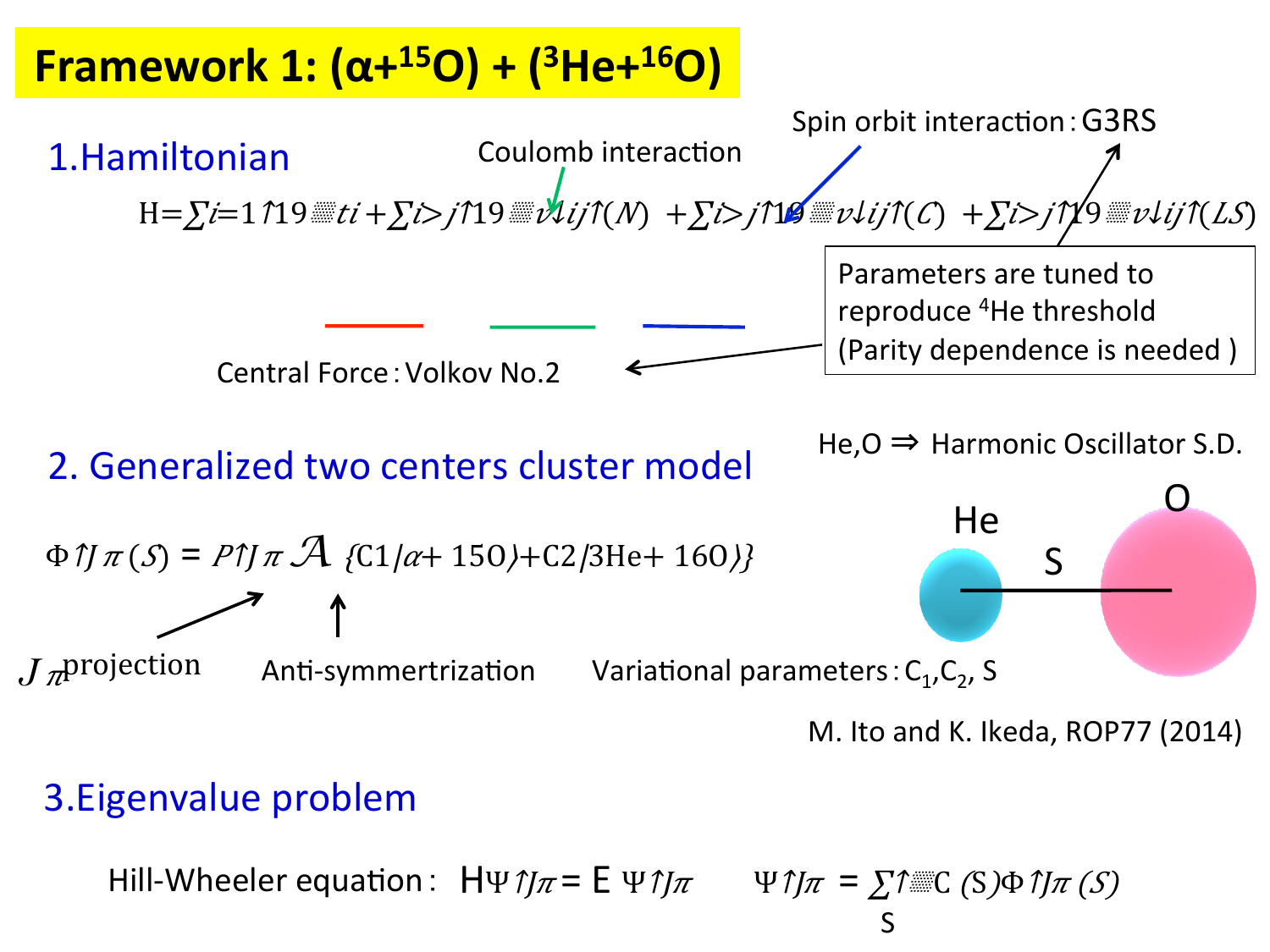# **19Ne Energy spectra**(**Even Parity states**)

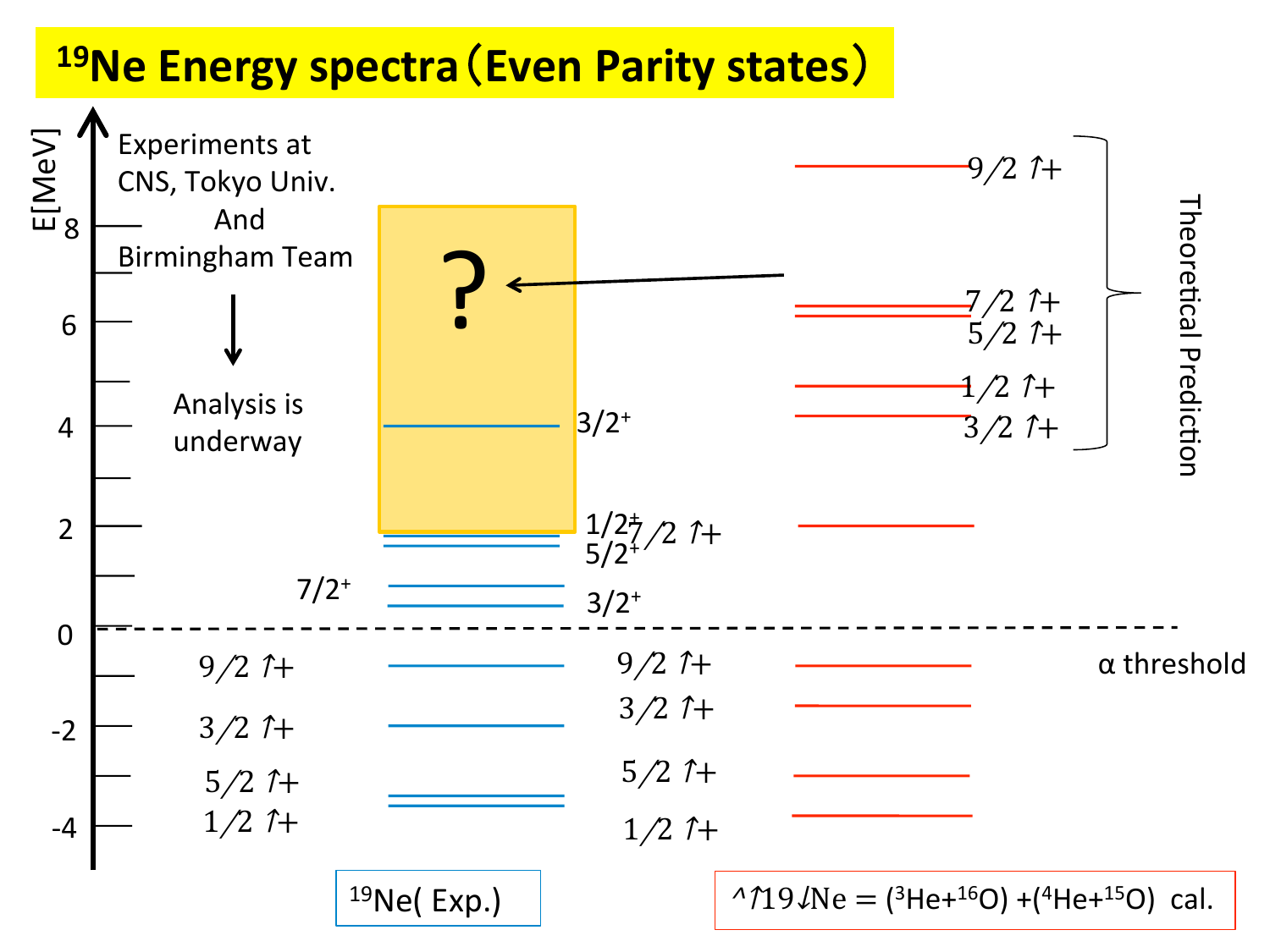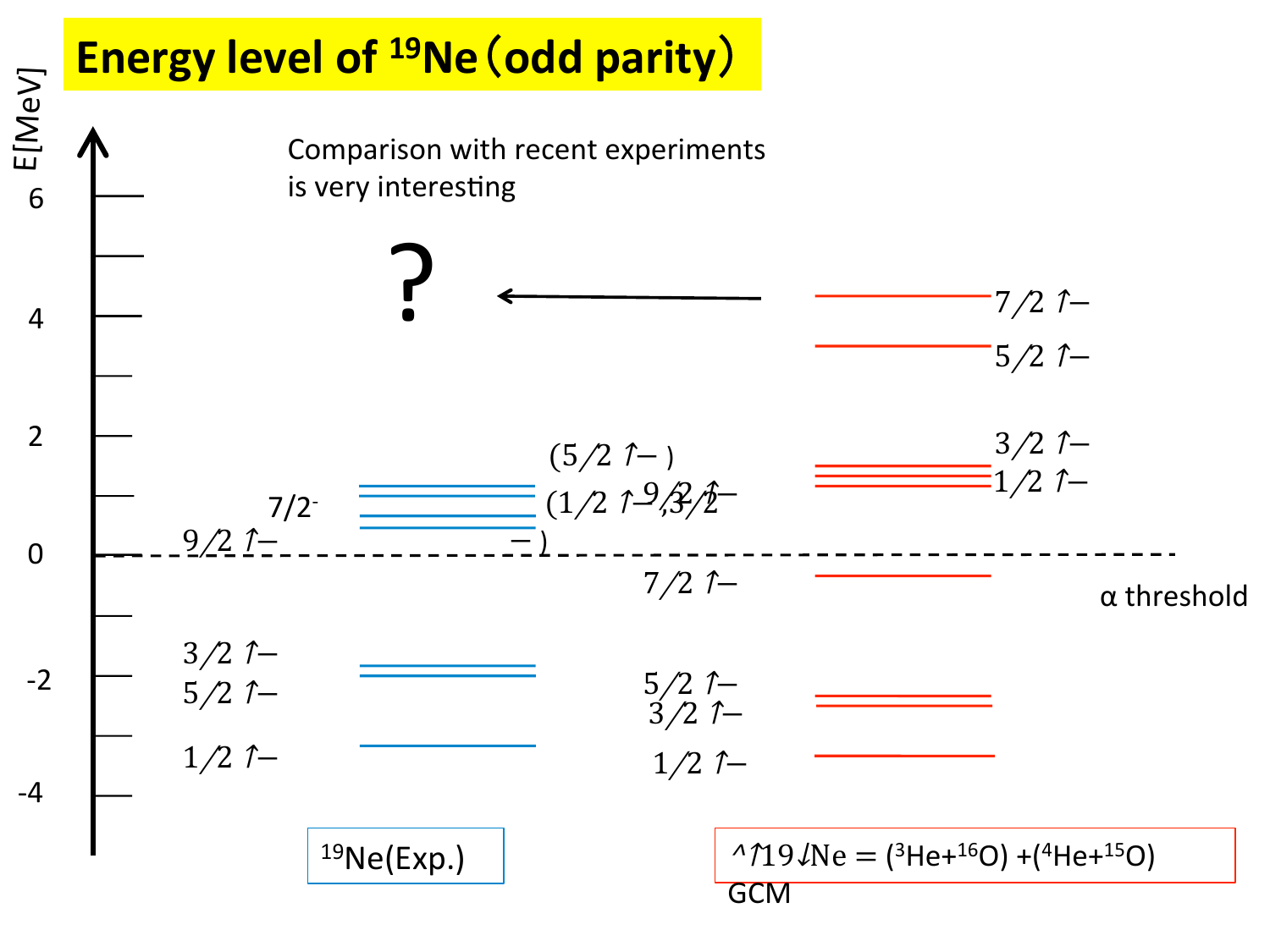

#### **Treatment of the separation energies**

In theoretical calculations, the energy of  $^{19}$ Ne  $\rightarrow$  He + O should be reproduced, but.....

Separation energy

\n
$$
{}^{4}He + {}^{15}O \Rightarrow
$$
 possible to reproduce

\n ${}^{3}He + {}^{16}O$ 

\n ${}^{3}He + {}^{16}O$ 

\nSeparation energies are replaced by the experimental value (Further improvement is needed)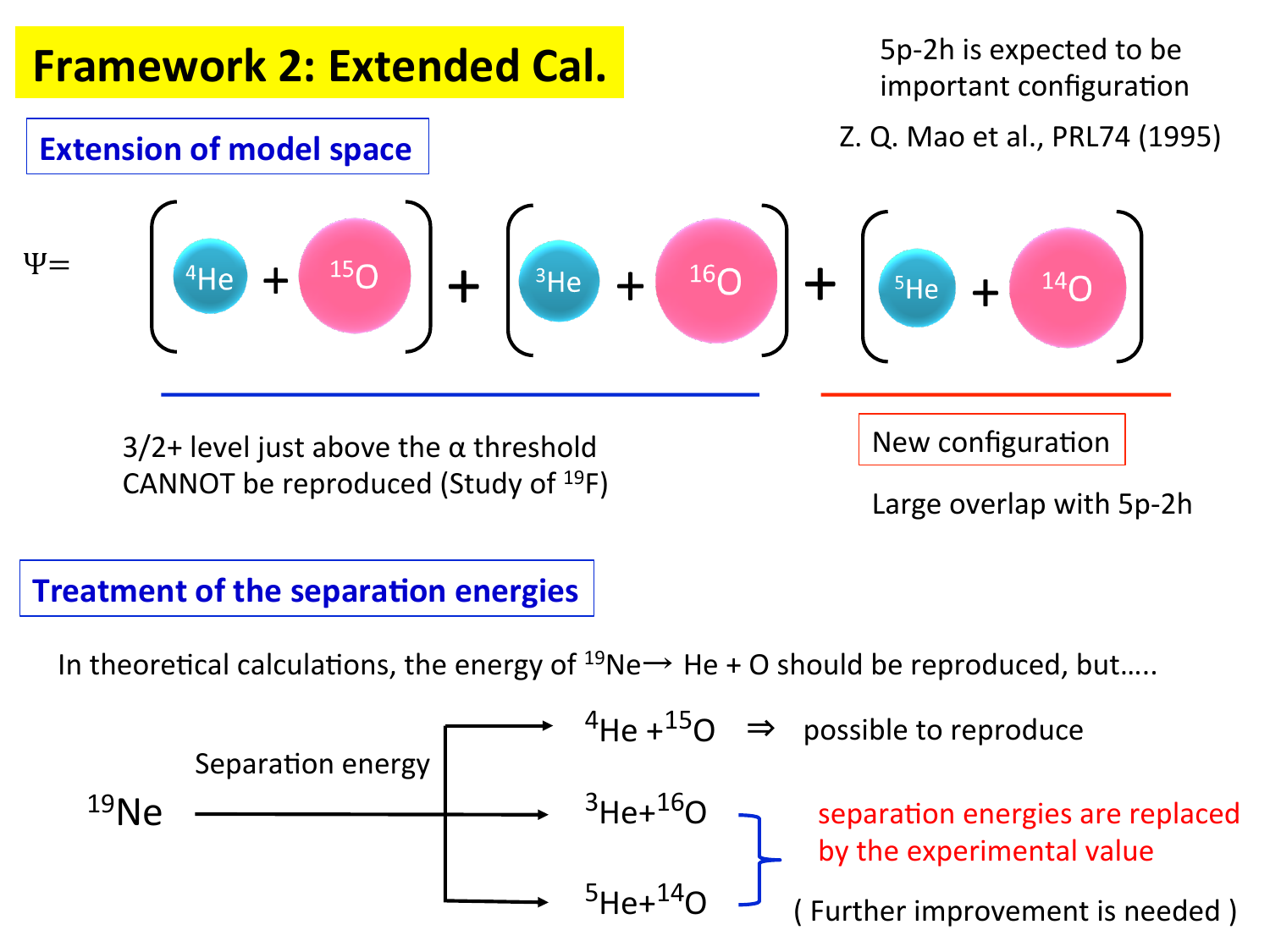### Level Schem in<sup>19</sup>Ne(3/2<sup>+</sup>)

Absorbing boundary condition is applied in identifying the resonant states

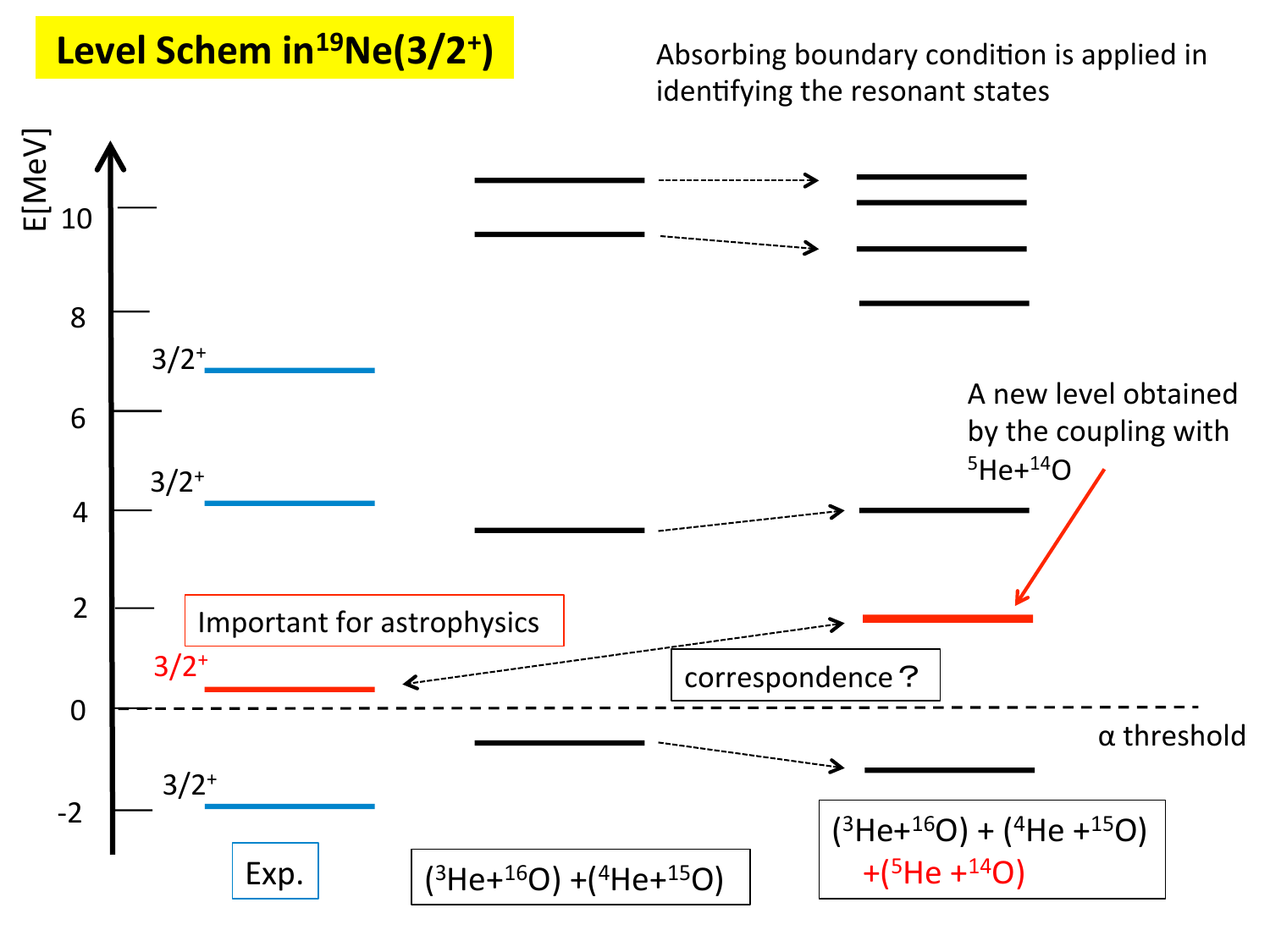#### **Summary**

1.We calculate the energy spectra of <sup>19</sup>Ne by the microscopic  $(\alpha +^{15}O)+(3He+^{16}O)$ cluster model

2. Theoretical calculation is compared with the experiments

3. The effect of the  $5$ He+ $14$ O conf. is investigated for the  $3/2$ + states on the basis of  $(\alpha + {}^{15}O)$  +(<sup>3</sup>He +  ${}^{16}O$ ) + (<sup>5</sup>He+ ${}^{14}O$ )

### **Results**

- 1. Low-lying spectra are reproduced by the microscopic calculation
- 2. Microscopic calculation predicts the highly exited resonances

3. Our calculation points out the importance of the  $5$ He $+14$ O configuration for the  $3/2^+$  state existing around the  $\alpha$  threshold

#### **Future subjects**

Calculations of width of the  $3/2+$  resonance and X-sec. for  $\alpha(15O,x)19Ne$  are important

Complete calculations should be applied to all of the spin-parity states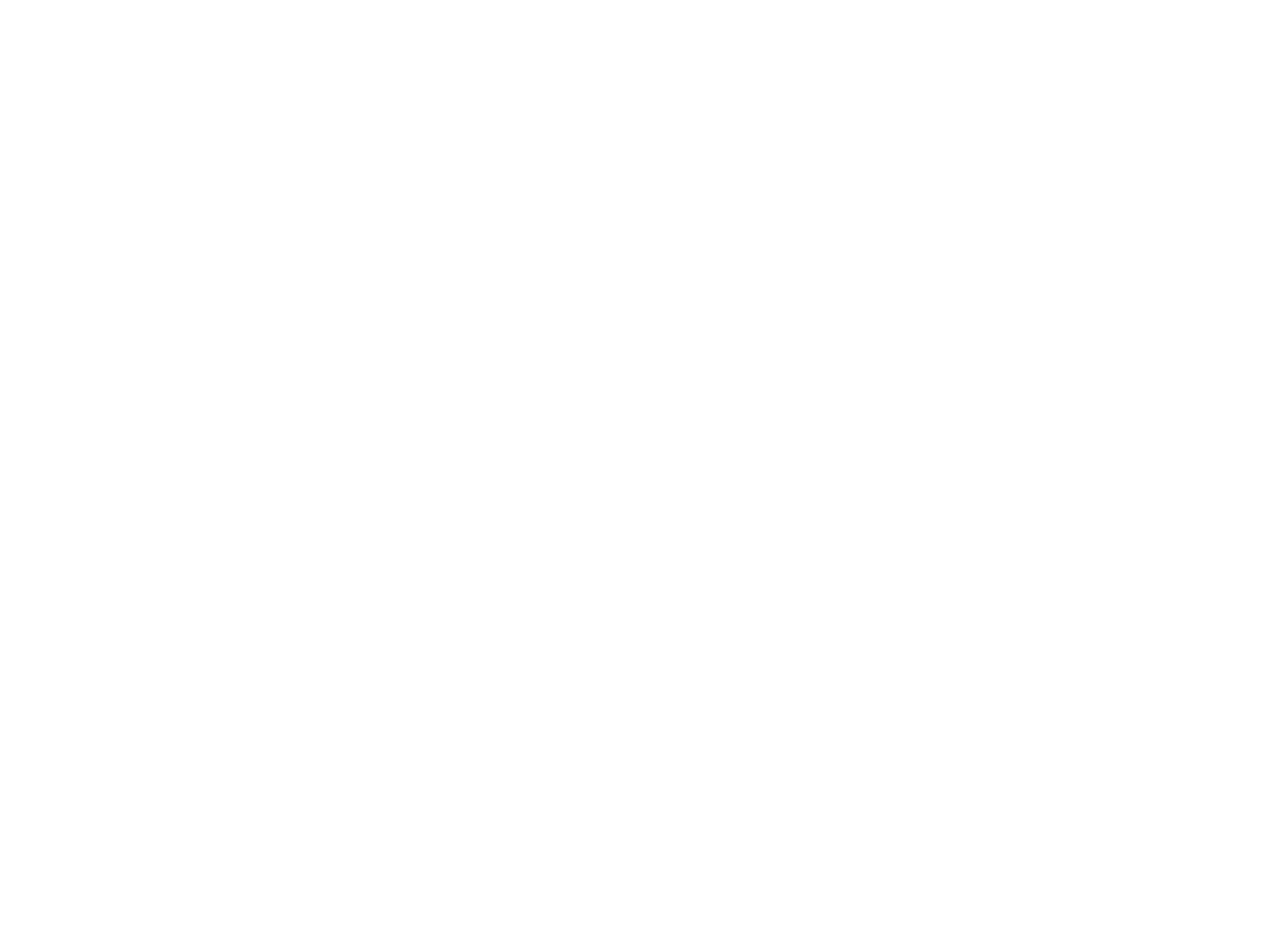# **Introduction**

#### 1. Cluster structures in neutron-excess systems

 $\alpha$  cluster + valence neutron $\Rightarrow$  various structure

 $^{16}C = 3\alpha + 4N$ ,  $^{22}Ne = \alpha + \frac{16}{O} + 2N$ ,  $^{12}Be = 2\alpha + 4N$ 

N. Itagaki et al., PRC64 (01) M. Kimura, PRC75 (07) M. Ito, RPP77(14)

#### 2. Cluster structures with nucleon deficient

Coupling problem of hole  $+$  clusters

 $^{11}B = \alpha + \alpha + t$   $^{19}F = \alpha + ^{15}N$ 

T. Yamada et al., PRC82 (2010) P. Descouvemont et.al, NPA463 (1987)

### **Study of the <sup>19</sup>F and <sup>19</sup>Ne nuclei**

Study of  $19F$  has been done by the several theoretical models

<sup>19</sup>F=  $\alpha$ + <sup>15</sup>N, <sup>3</sup>H + <sup>16</sup>O Microscopic cluster model, P. Descouvemont et al., NPA463 (1987)

<sup>19</sup>F=  $\alpha$ + <sup>15</sup>N, <sup>3</sup>H + <sup>16</sup>O Coupled channel OCM, Nemoto et al., PTP62 (1979)

F isotopes Anti-symmetrized molecular dynamics (AMD), M. Kimura et al., PRC83 (2011)

#### <sup>19</sup>Ne structure in continuum is still open area! (important in the astrophysical subject)



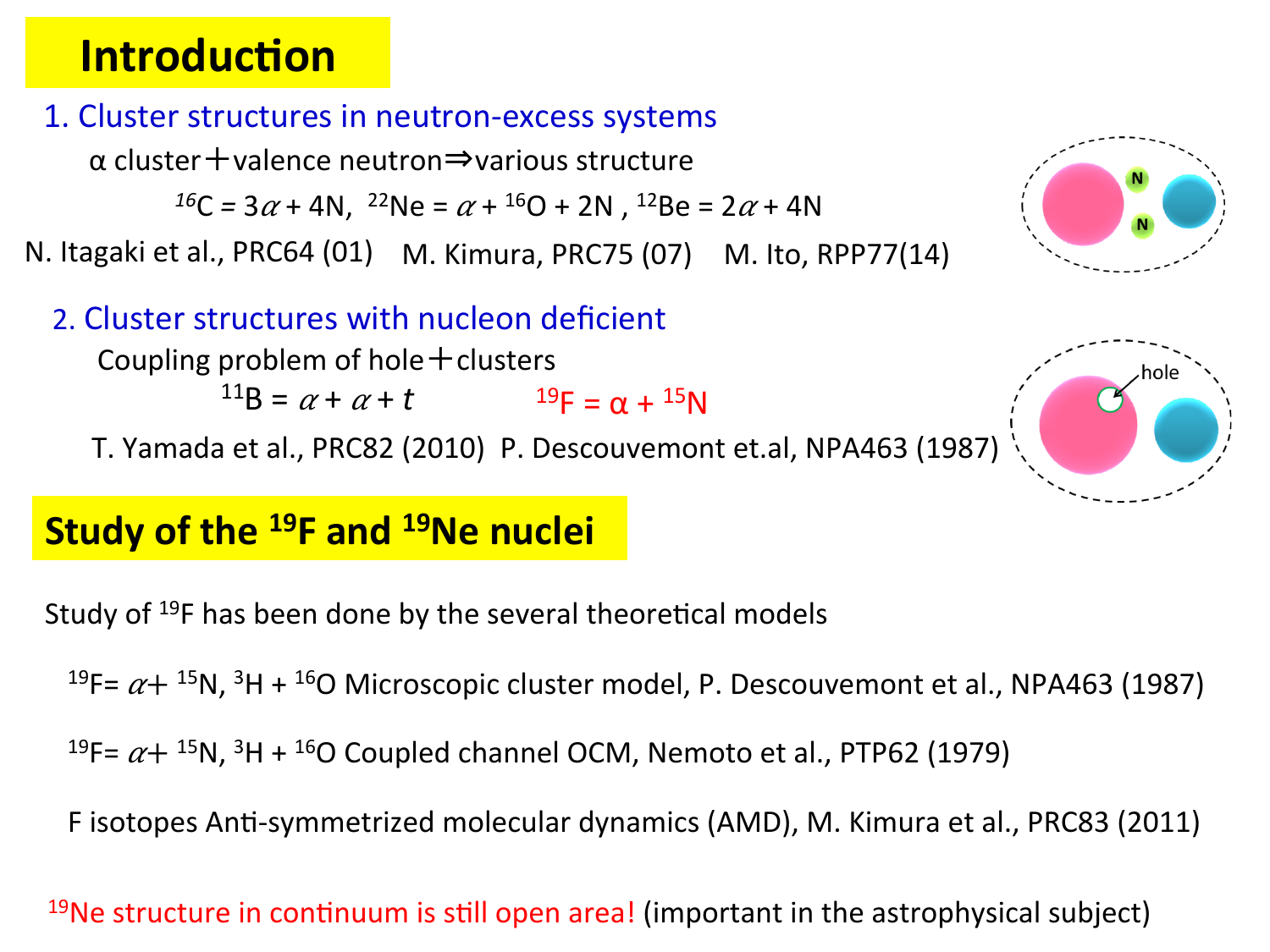

The majorana parameter M should be parity dependent

even parity  $\Rightarrow$  M=0.638

odd parity ⇒ M=0.62

The width parameter  $b = 1.60$  fm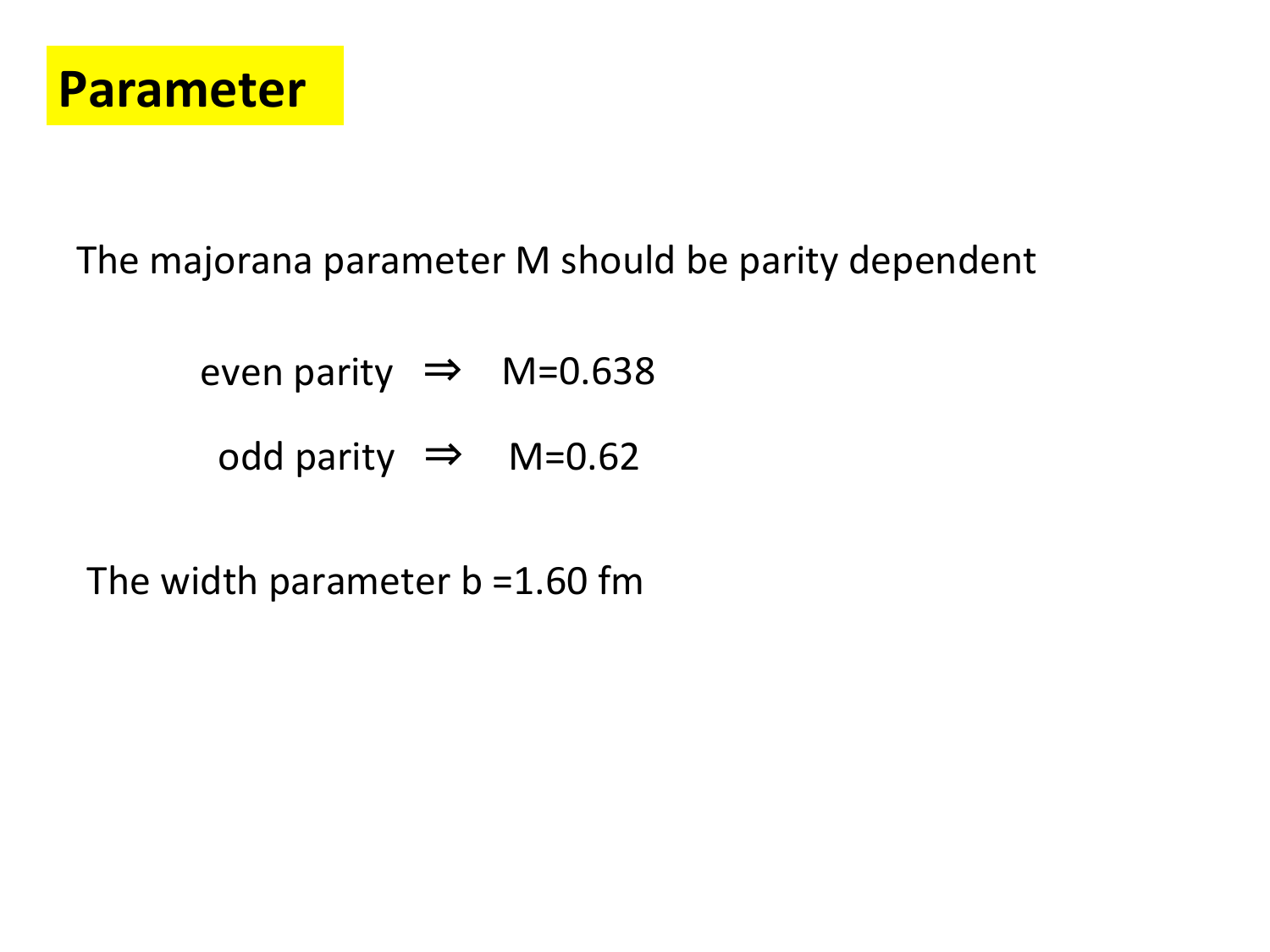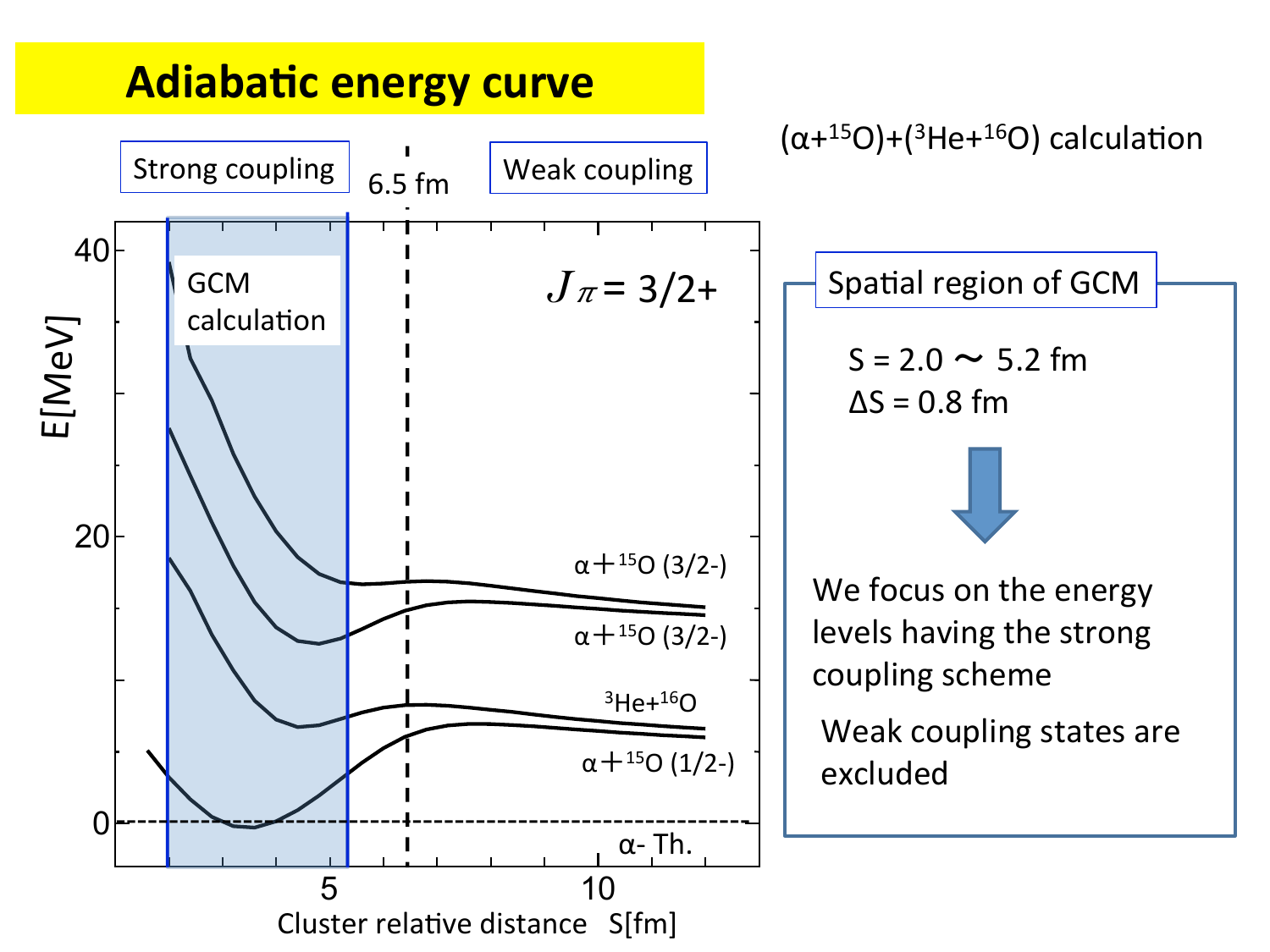### **Absorbing boundary condition (ABC)**

 $H\rightarrow H-\dot{\eta}W$ 

Negative Imaginary pot.  $-\eta w$ 



 $W(R) = \theta(R - R_c) (R - R_c)^{\beta}$ Shifted Polynomial Absorber

 $\theta = -\pi / (2 + \beta)$  $\beta$  controls the opening angle

M. Iwasaki, R. Otani, M. Ito, PTP113 (2004), PTEP2014, PTEP2015

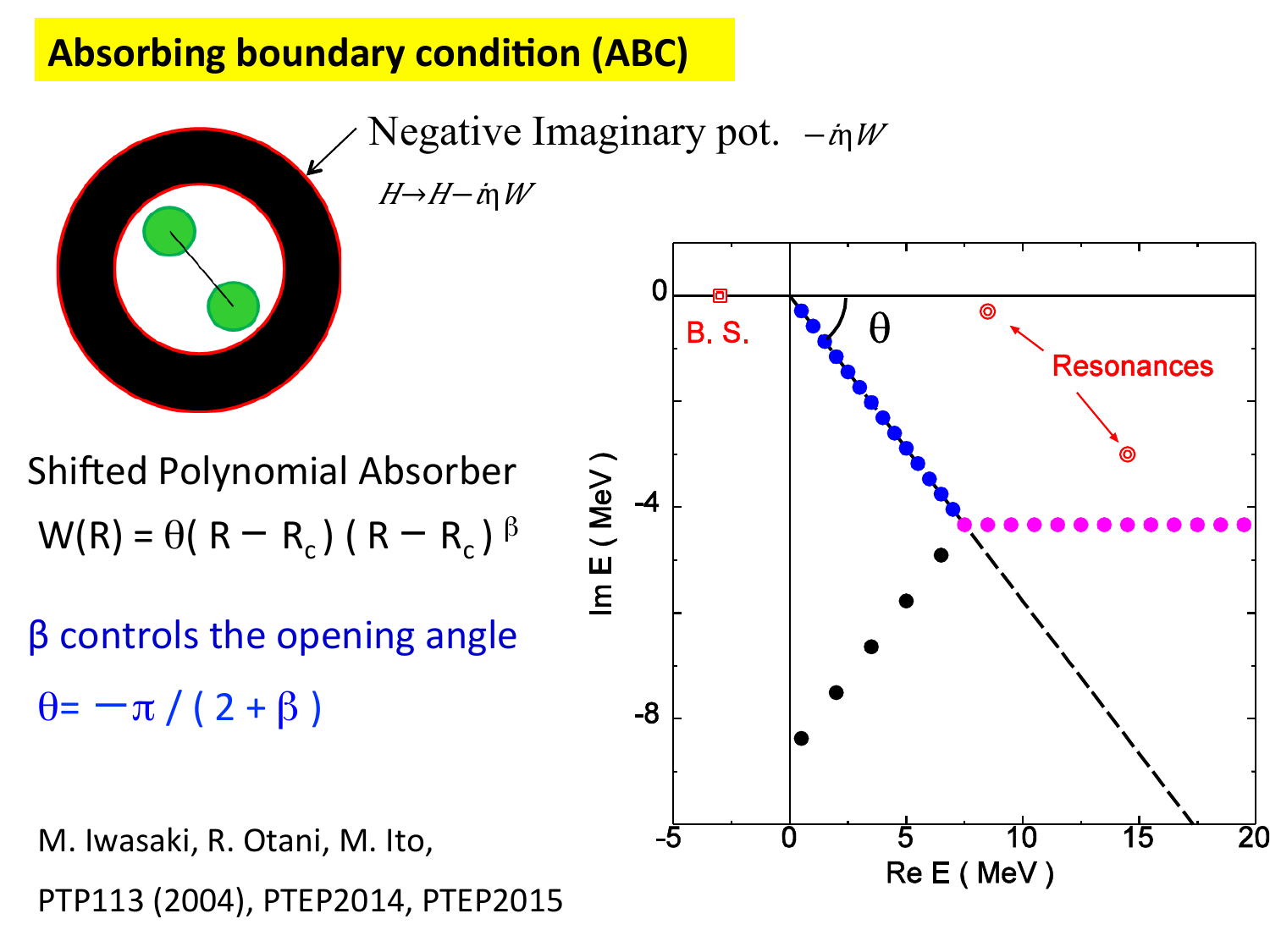Application of ABC to  $({}^{3}$ He+<sup>16</sup>O) +  $({}^{4}$ He +<sup>15</sup>O) +  $({}^{5}$ He +<sup>14</sup>O)

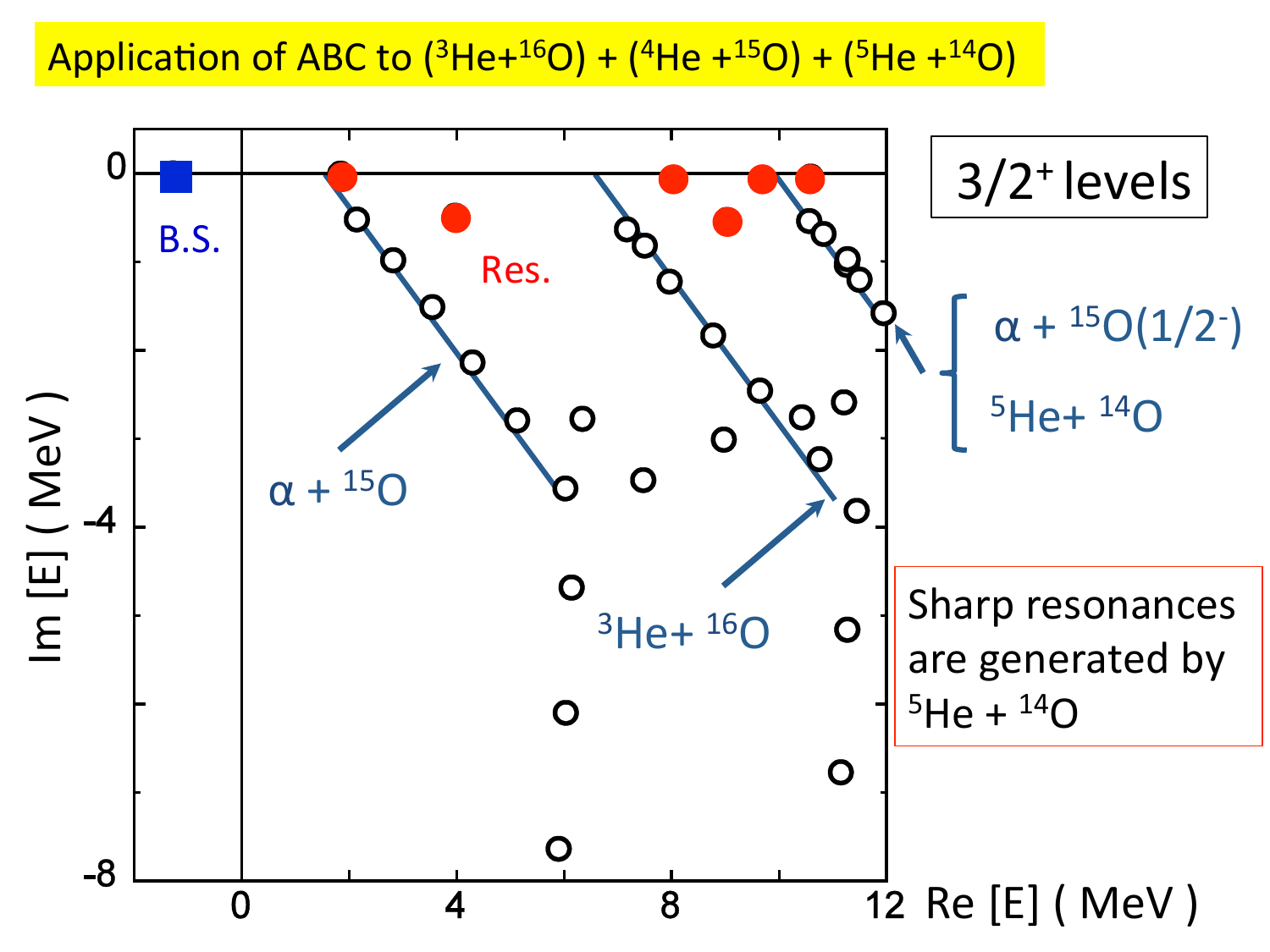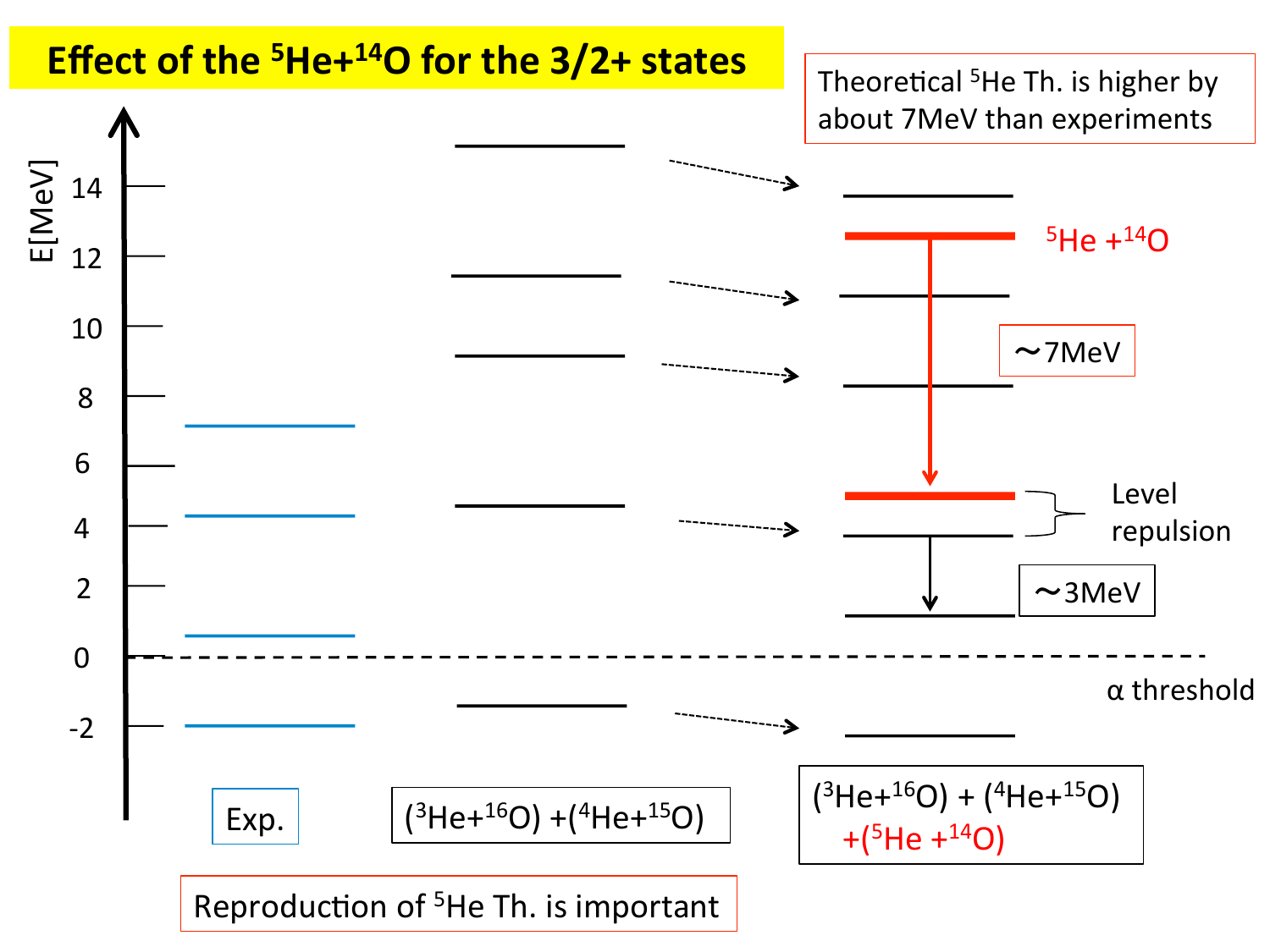# **Step1: Energy spectra of <sup>20</sup>Ne =**  $\alpha + {}^{16}O$



Our calculation nicely reproduces the observed rotational bands

$$
WS parameter
$$
\n
$$
V = -169.21 \text{ [MeV]}
$$
\n
$$
a = 0.796 \text{ [fm]}
$$
\n
$$
R = 2.52 \text{ [fm]}
$$

The present results are consistent with the  $\alpha+16$ O OCM calculation

A. T. Kruppa et al., PTP84 (1990)

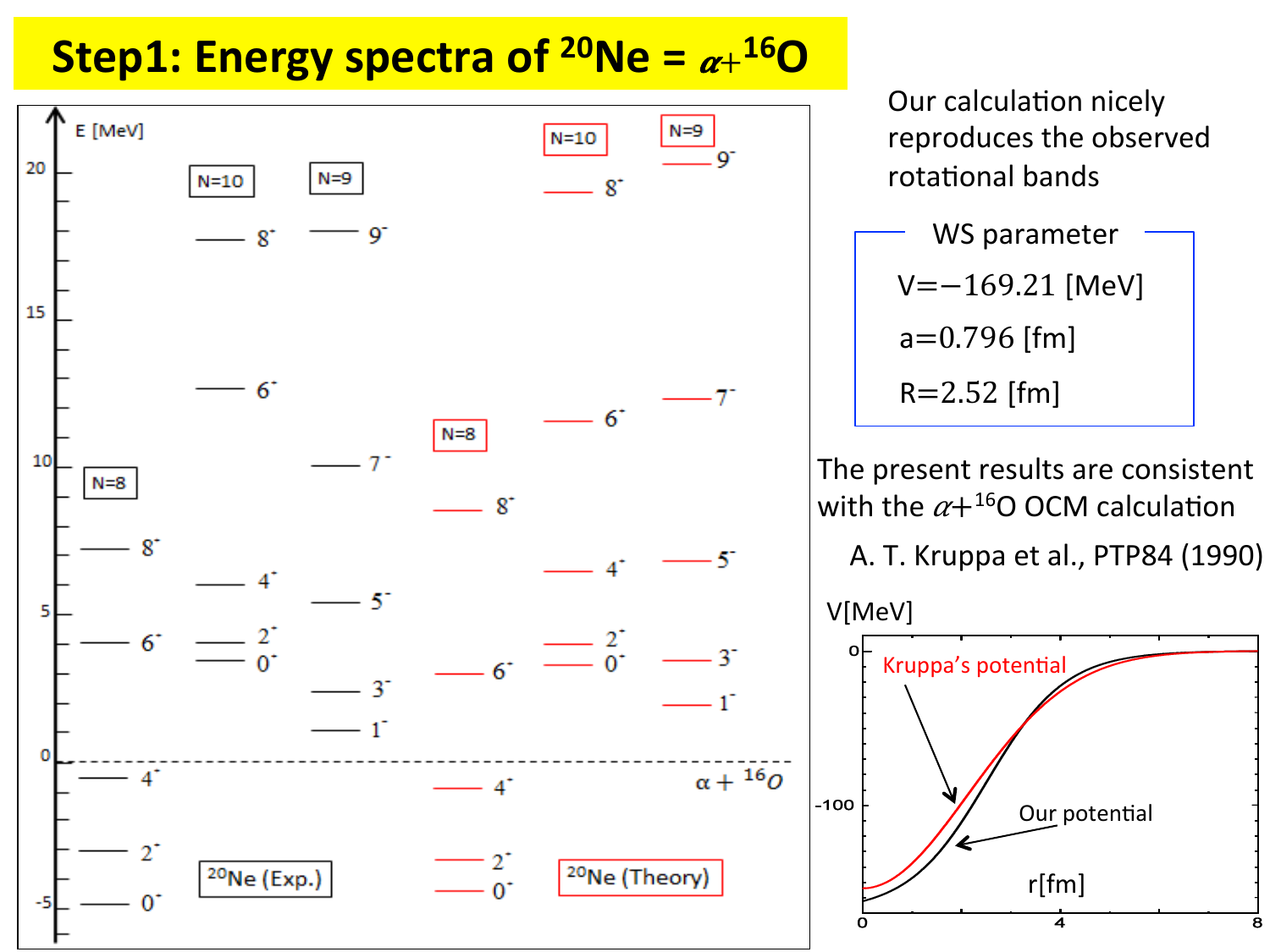### **Framework 2: potential model**

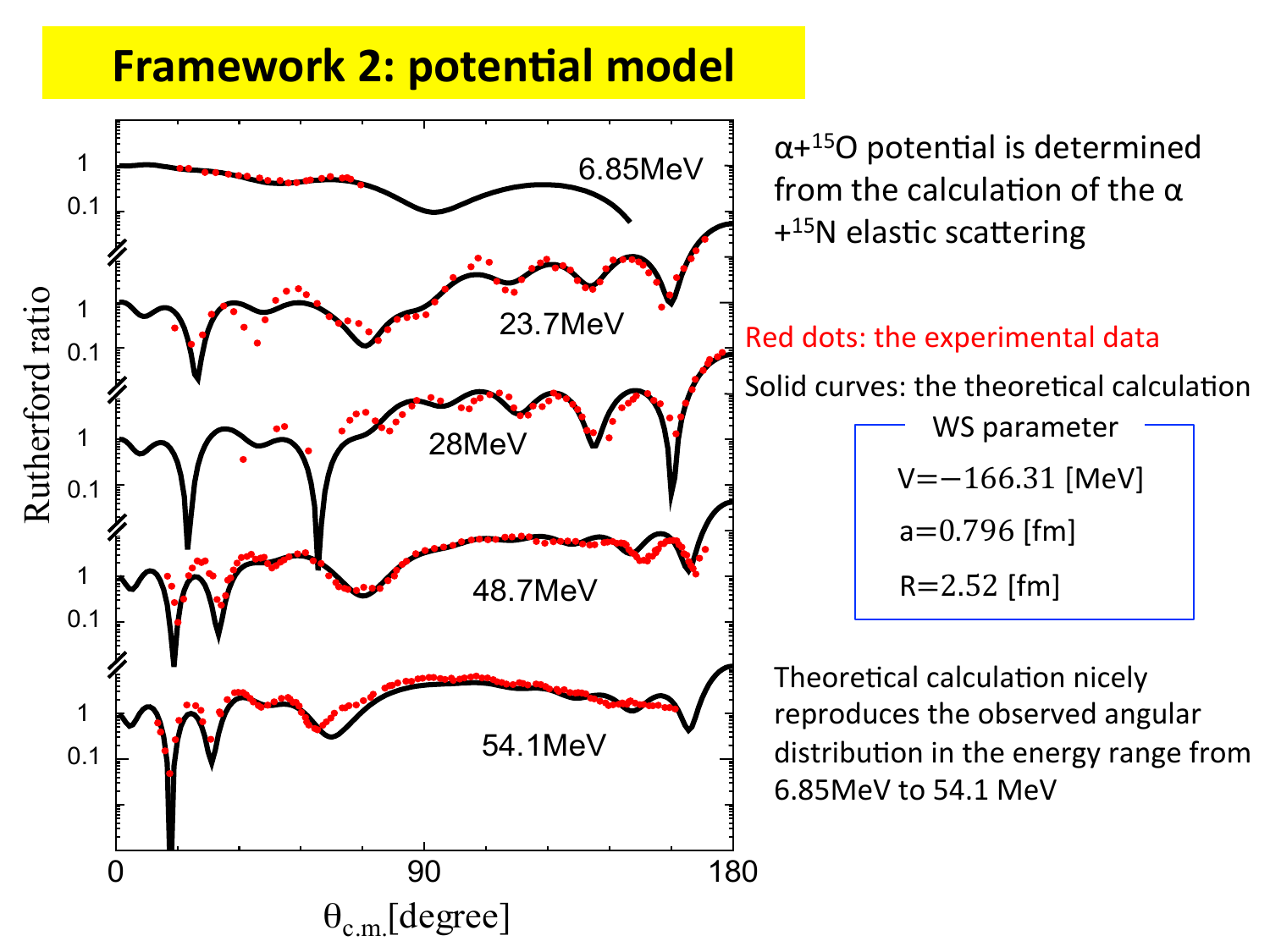ポテンシャル模型から得られた**19Ne**のエネルギー準位

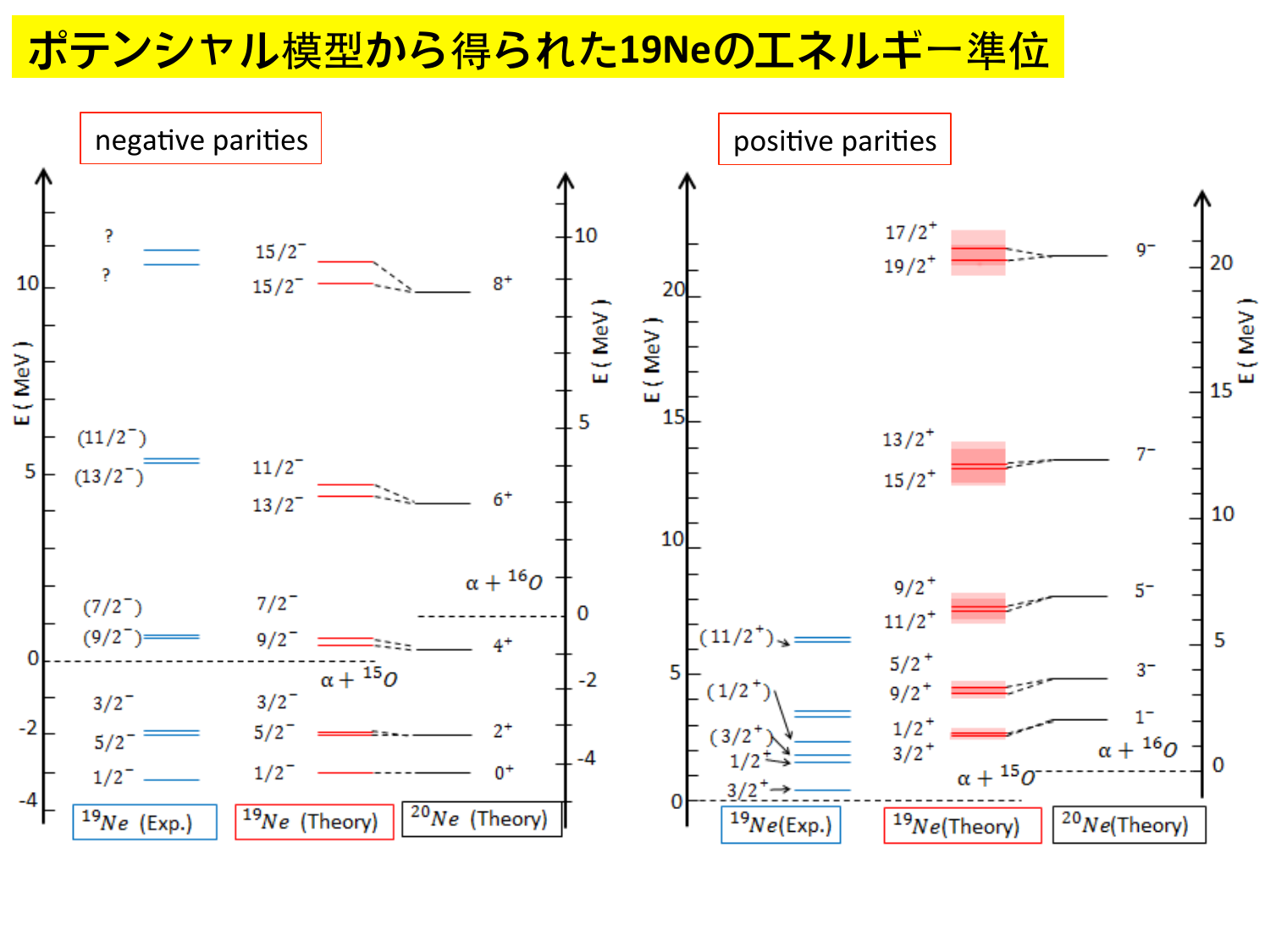### **Excitation function of the**  $\alpha + ^{15}O$  **scattering**



We have obtained the broad peaks of the positive parities,

while the sharp peaks appear in the negative parities.

In the experimental energy resolution ( $\Delta E$ =0.1MeV), there is a possibility that the positive parity resonances may be observed.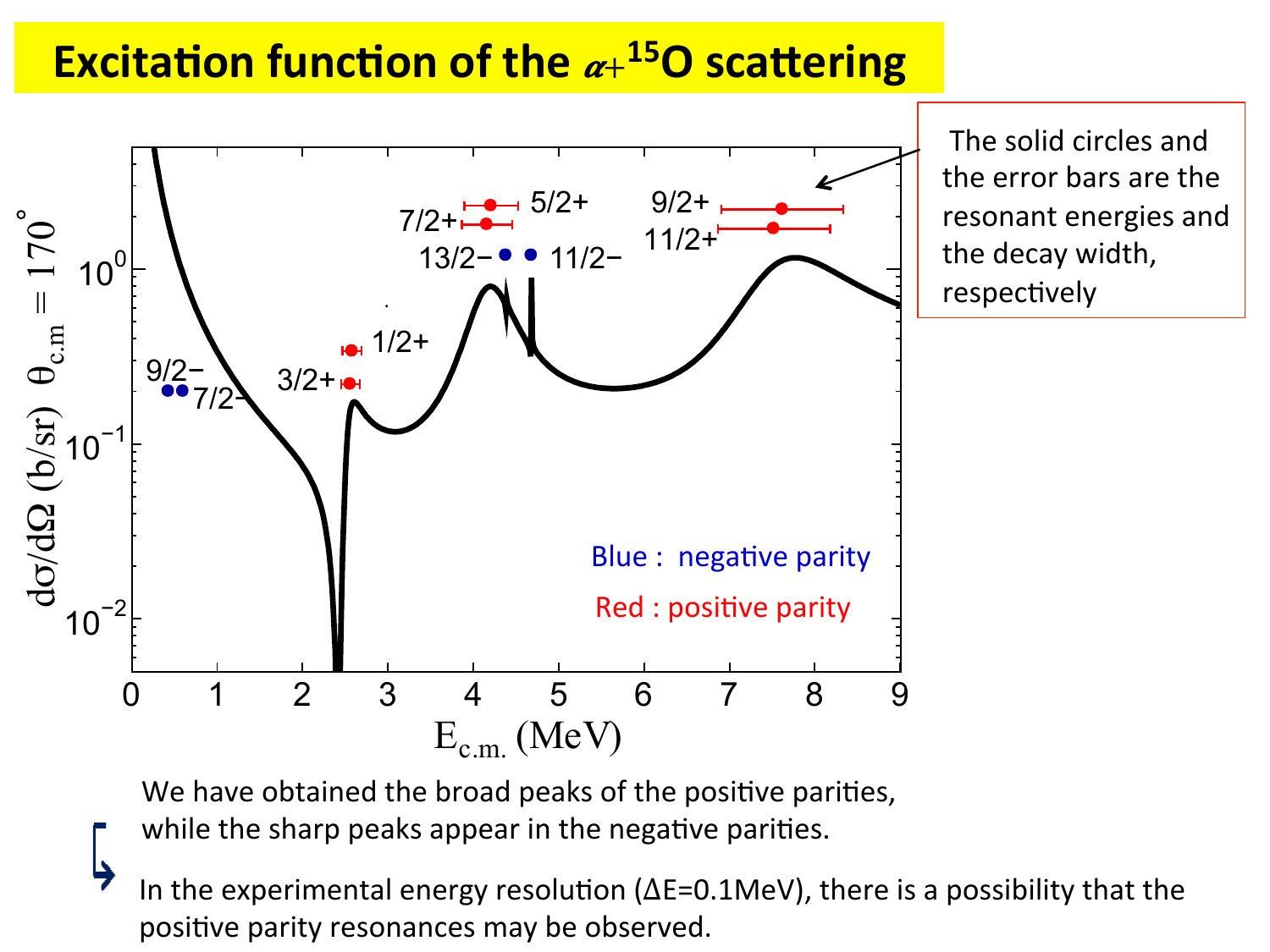